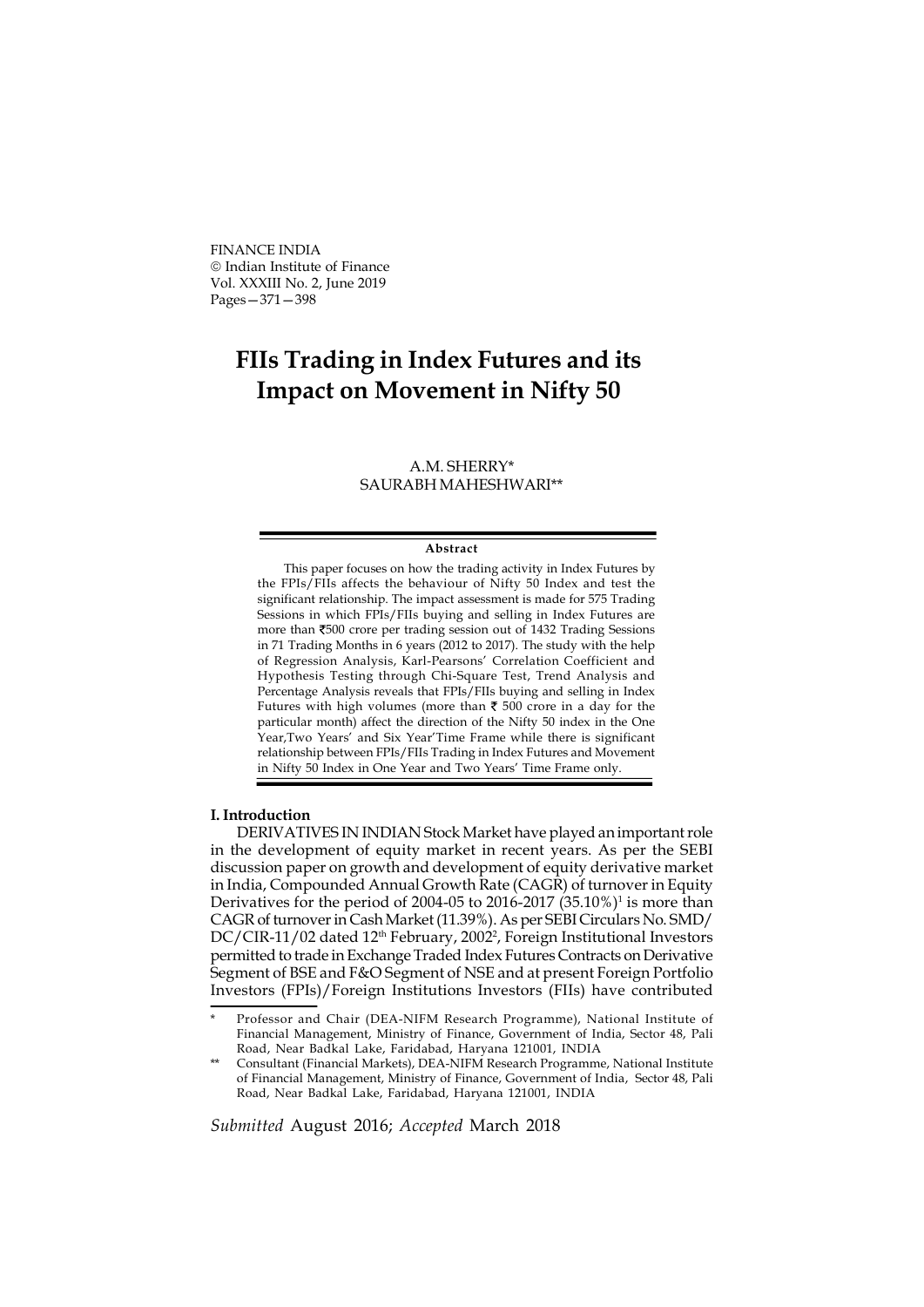### Notes

- 1 SEBI Discussion Paper <www.sebi.gov.in/reports/reports/jul-2017/discussionpaper-on-growth-and-development-of-equity-derivative-market-inindia\_35295.html> pp. 6
- 2 SEBI Circular <www.sebi.gov.in/legal/circulars/feb-2002/scheme-of-fii-tradingin-all-exchange-traded-derivative-contracts\_16138.html>
- 3 SEBI Discussion Paper <www.sebi.gov.in/reports/reports/jul-2017/discussionpaper-on-growth-and-development-of-equity-derivative-market-in-
- india\_35295.html>, pp. 9 4 SEBI Annual Report 2016-17 <www.sebi.gov.in/reports/annual-reports/aug-2017/annual-report-2016-17\_35618.html> pp. 109 5 www.nse-india.com/content/us/ismr2009ch8.pdf, pp. 195
- 

#### References

Arora, R.K., (2016), "The Relation between Investment of Domestic and Foreign Institutional Investors and Stock Returns in India", Global Business Review, Vol. 17, No. 3, pp. 654-664

Barot, Himanshu and V.K. Sapovadia, (2016), "Testing Index Volatility of Indian Stock Market in the Context of Foreign Institutional Investors' Investment", Finance India, Vol XXX No.1, March, 2016, pp. 125-140

Bodla, BS and Ashish Kumar, (2009), "Foreign Institutional Investors and Macroeconomic Variables in India: A Study of Casual Relation", Paradigm, Vol 13, No. 2, pp. 80-87

Bohra, Narendra Singh and Ashish Dutt, (2011), "FIIs Investment in Indian Capital Market: A Study of Last one decade", International Research Journal of Finance and Economics, Vol. 68, pp. 103

Dhingra, Vaishali S., Shailesh Gandhi and Hemantkumar P. Bulsara, (2016), "Foreign institutional investments in India: An empirical analysis of dynamic interactions with stock market return and volatility", IIMB Management Review, Vol. 28, pp. 212-224

Kapoor, Sandeep and Rcoky Sachan, (2015), "Impact of FDI and FII on Indian Stock Markets", International Journal of Research in Finance and Marketing, Vol. 5, No. 4

Khan, A., Rohit S. Goyal, S., V. Ranjan and G Agrawal, (2010), "Investigation of Causality between FIIs Investment and Stock Market Return", International Research Journal of Finance and Economics, Vol. 40, pp. 100-112

Kumar, S.S.S., (2014), "Re-Examining the Impact of FIIs Investment on the Indian Markets", Working Paper SSRN Network

Loomba, Jatinder, (2012), "Do FIIs Impact Volatility of Indian Stock Market?", International Journal of Marketing, Financial Services & Management Research, Vol. 1, No. 7.

Rath, Ashok Kumar, (2017), "An Analysis of Foreign Institutional Investors' impact on volatility of Indian Stock Market", IOSR Journal of Business and Management, Vol. 19, No. 7, Ver. V., pp. 59-63

Saba, Abid and Neelam Jhawar, (2017), "Impact of Foreign Institutional Investors (FIIs) on Indian Capital Market", IOSR Journal of Business and Management, Vol. 19, No. 6, Ver. III, pp. 42-46

SEBI, (2011-2017), "SEBI Annual Report", Stock Exchnage Board of India

© Indian Institute of Finance